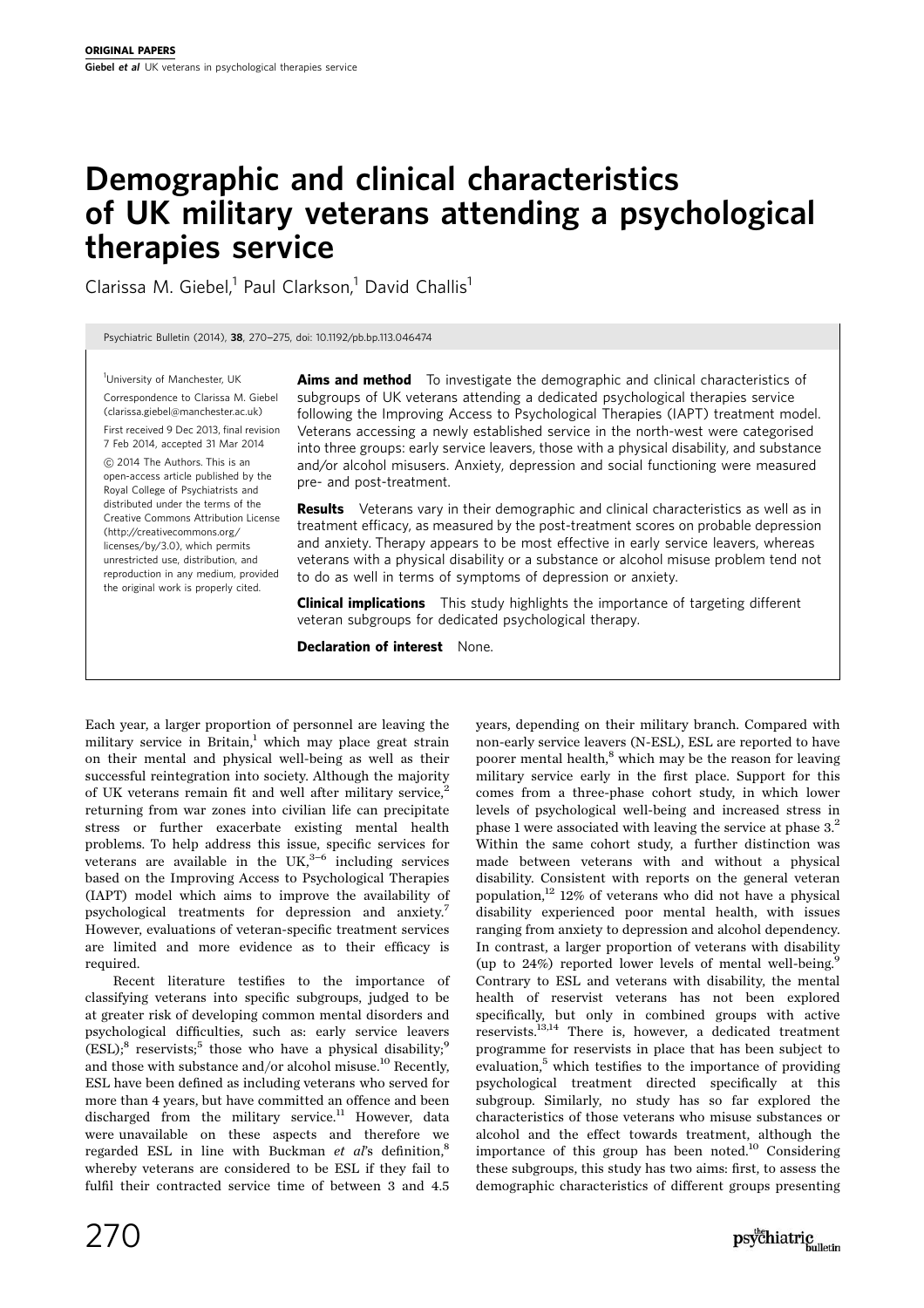themselves to a veteran-specific IAPT service; and second, to compare clinical outcomes of anxiety, depression and work and social adjustment between subgroups pre- and post-treatment.

# Method

## **Participants**

Data were collected as part of a newly initiated IAPT service in the north-west of England targeted at veterans with clinical and social problems. The data included here were collected from patient contacts during September 2011 to April 2013. There were 952 veterans who sought access to the service, of whom 707 (74.3%) were accepted. Of those, 156 (22.1%) completed therapy, 179 (25.3%) remained in therapy at the end of data collection and 289 (40.1%) had dropped out after acceptance or mid-way through therapy. The remainder were awaiting therapy or deemed unsuitable after acceptance  $(n=83, 11.7\%)$ . For the purpose of determining changes in pre- and post-treatment measures among veteran subgroups, clinical measures are only provided for those who attended at least two therapy sessions ( $n = 395$ ), of whom 366 fell into the categories of ESL (or N-ESL), physical disability (or no physical disability) or substance or alcohol misuse (or no misuse). Reservists were not included as a separate subgroup because only 17 accessed the IAPT service, with 10 having received two or more sessions. As opposed to the other subgroups, this number was too small for findings to be generalised.

## Clinical measures

Depressive symptoms were measured using the Patient Health Questionnaire (PHQ-9),<sup>15</sup> on which scores of 10 or above, out of 27, indicate depression. For anxiety, the Generalised Anxiety Disorder scale  $(GAD-7)^{16}$  was employed, whereby a score of 8 or higher out of a total of 21 is indicative of generalised anxiety, post-traumatic stress disorder (PTSD), panic disorder or social anxiety disorder. The 5-item Work and Social Adjustment Scale (WSAS)<sup>17</sup> assessed social difficulties, with each item being rated between 0 and 8. A cumulative total above 20 or between 10 and 20 indicates marked psychopathology or significant functional impairment respectively.

## Data analysis

Statistical analyses were performed using SPSS version 20 in Windows. Frequency distributions were employed to assess demographic characteristics and clinical measures, including depression, anxiety and work and social adjustment, across subgroups. Independent t-tests were used to compare means of clinical measures and chi-squared tests were used to compare distributions of demographic characteristics between subgroups and their counterparts, for example ESL was compared with N-ESL. For all statistical analyses, the levels of significance were reported by P-values  $(P<0.05$ and  $P < 0.01$ ), as indicated in the tables.

Changes in pre- and post-clinical measures between subgroups with two or more sessions were assessed using effect sizes<sup>18</sup> by subtracting the post-treatment from the pretreatment mean score and dividing by the post-treatment standard deviation. These provided a standardised indication of impact for the service.

An additional measure of clinical outcome was the 'caseness' of anxiety and depression pre- and posttreatment. Caseness status and the proportion of patients who scored above the cut-off points for probable depression or anxiety pre- and post-treatment on the PHQ-9 and GAD-7 were calculated for those with two or more sessions. From this, relative risks of depression or anxiety were calculated as the 'event rate' (the numbers with probable depression or anxiety) post-treatment divided by the 'event rate' pretreatment. In this way, the proportion of veterans improving to an extent where symptoms had remitted below the cut-off for depression or anxiety could be discerned.19

## Results

When comparing demographic and psychiatric characteristics between those who completed their therapy or remained in treatment against those who dropped out either after acceptance or mid-way through therapy, only forensic history significantly varied ( $\chi^2$ =4.75, P<0.03), with a higher proportion of veterans who dropped out of treatment having had a forensic history (69% as opposed to 43% of veterans who remained in treatment).

#### Demographic and psychiatric characteristics of veteran subgroups

Demographic characteristics are displayed in Table 1. In comparing ESL with N-ESL, there were no significant differences in terms of gender, ethnicity, armed forces branch, unemployment status and forensic history. By contrast, relationship status ( $\chi^2$ =10.95, P<0.01) and age  $(t_{[134.52]} = 3.522, P < 0.01)$  differed significantly, with ESL tending to be younger and single. With rank on discharge and years of service being partly definitive of ESL status, there was no need to compare these categories. For those with and without a physical disability, age  $(t_{[137,45]} = -5.438$ ,  $P<0.01$ ) and ethnicity ( $\chi^2$  = 5.2, P < 0.05) differed significantly between groups, with veterans referred with a physical disability tending to be older and from different ethnic backgrounds. For those with and without substance or alcohol misuse, age  $(t_{[400,13]} = 3.768, P < 0.01)$ , gender  $(\chi^2 = 8.87, P < 0.05)$ , relationship status ( $\chi^2 = 31.87, P < 0.01$ ), rank on discharge ( $\chi^2$ = 21.64, *P*<0.05), years of service  $(t_{[403.61]} = 3.919, P < 0.01)$ , unemployment ( $\chi^2 = 8.13, P < 0.05$ ) and forensic history ( $\chi^2$  = 46.02, P < 0.01) differed significantly. Veterans who had evidence of substance misuse and were referred to the service tended to be younger, male, single or divorced privates with fewer years of service and greater levels of unemployment and forensic history.

With respect to mental health status, the most common psychiatric problem among the total sample was PTSD, followed by mixed depression and anxiety and by depression. Only a small percentage experienced stand-alone anxiety (6%), with other disorders including bipolar affective disorder, obsessive-compulsive disorder and mental disorders caused by alcohol misuse. The distribution of psychiatric disorders varied significantly between those with and without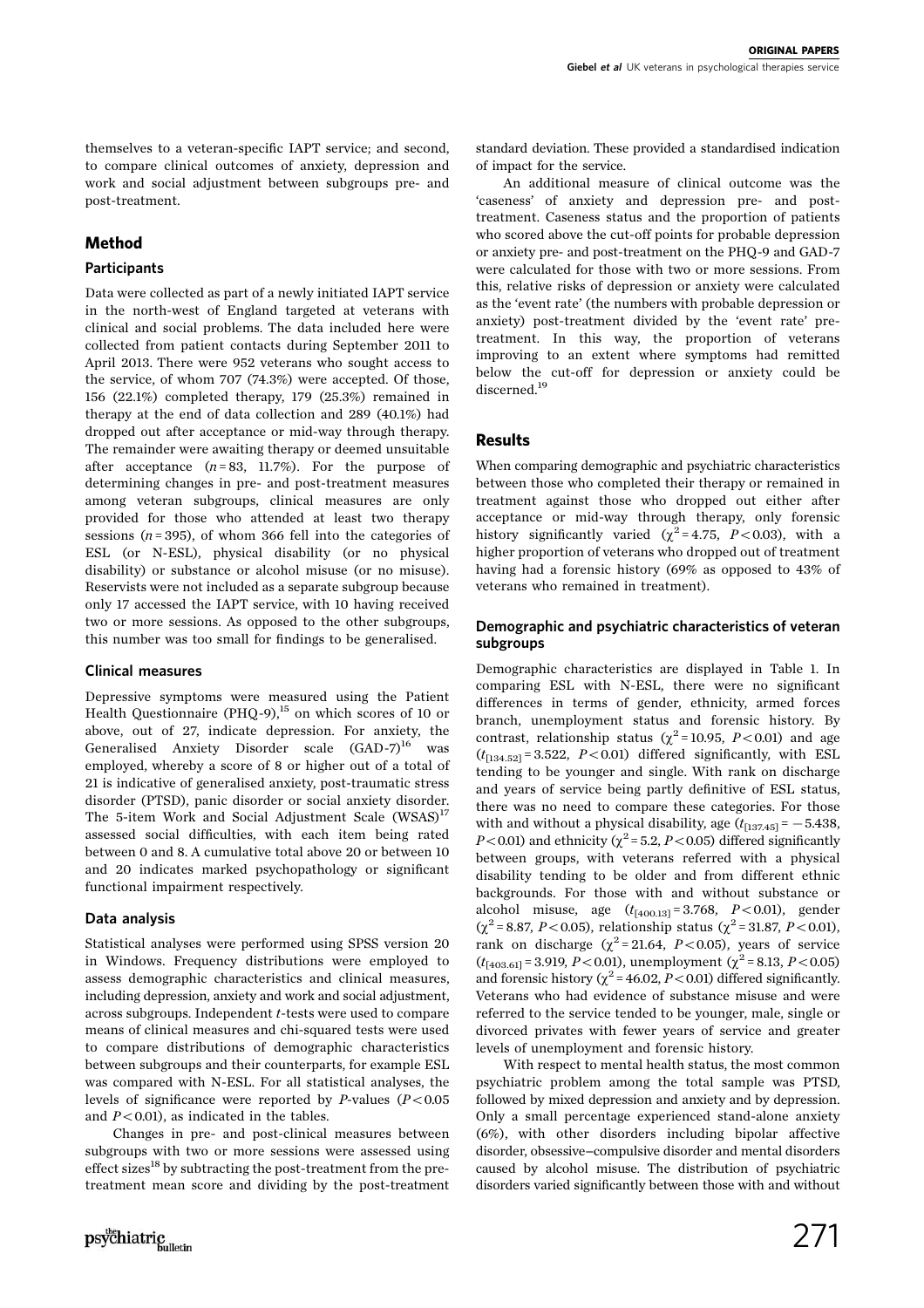| Demographic characteristics of all veterans who presented to the service<br>Table 1                  |                                                      |                                                          |                                                       |                                                           |                                                          |                                                           |                                                           |
|------------------------------------------------------------------------------------------------------|------------------------------------------------------|----------------------------------------------------------|-------------------------------------------------------|-----------------------------------------------------------|----------------------------------------------------------|-----------------------------------------------------------|-----------------------------------------------------------|
|                                                                                                      | ESL<br>$(n = 107)$                                   | N-ESL<br>$(n = 568)$                                     | Physical<br>disability<br>$(n = 77)$                  | <b>No</b><br>disability<br>$(n = 398)$                    | Substance/<br>alcohol misuse<br>$(n = 168)$              | No misuse<br>$(n = 323)$                                  | Total<br>$(n = 952)$                                      |
| Age, years: mean (s.d.)                                                                              | 39 (13.4)                                            | 44 (11.1)                                                | 48 (8.7)                                              | 42 (11.9)                                                 | 41 (9.9)                                                 | 44 (12)                                                   | 43 (11.7)                                                 |
| Gender, n (%) <sup>a</sup><br>Female<br>Male                                                         | 9(8.4)<br>98 (91.6)                                  | 32(5.6)<br>536 (94.4)                                    | 5(6.5)<br>72 (93.5)                                   | 31(7.8)<br>367 (92.2)                                     | 4(2.4)<br>164 (97.6)                                     | 27(8.4)<br>296 (91.6)                                     | 75 (7.9)<br>877 (92.1)                                    |
| Ethnicity, $n$ (%) <sup>a</sup><br>White British<br>Other                                            | 73 (98.6)<br>1(1.4)                                  | 426 (96.8)<br>14(3.2)                                    | 65 (91.5)<br>6(8.5)                                   | 373 (97.1)<br>11(2.9)                                     | 154 (96.3)<br>6(3.7)                                     | 303 (96.2)<br>12(3.8)                                     | 590 (96.7)<br>20(3.4)                                     |
| Relationship status, $n$ (%) <sup>a</sup><br>Married <sup>b</sup><br>Divorced <sup>c</sup><br>Single | 17(23)<br>16(21.6)<br>41 (55.4)                      | 171 (40.9)<br>94 (22.5)<br>153 (36.6)                    | 30(42.3)<br>15(21.1)<br>26(36.6)                      | 144 (37.9)<br>83 (21.8)<br>153 (40.3)                     | 35(21.5)<br>44 (27)<br>84 (51.5)                         | 150 (47.6)<br>61(19.4)<br>104(33)                         | 213(38.1)<br>124(22.2)<br>222 (39.7)                      |
| Branch of force, $n$ (%) <sup>a</sup><br>Army<br>Navy/Marines<br>Royal Air Force                     | 96 (90.6)<br>4(3.8)<br>5(4.7)                        | 489 (86.7)<br>37(6.6)<br>38 (6.7)                        | 63 (82.9)<br>6(7.9)<br>7(9.2)                         | 344 (87.6)<br>26(6.7)<br>22(5.6)                          | 148 (88.1)<br>9(5.4)<br>10(6)                            | 278 (86.3)<br>24(7.5)<br>8(2.5)                           | 774 (87.5)<br>55(6.2)<br>53(6)                            |
| Rank on discharge, $n$ (%) <sup>a</sup><br>Private<br><b>JNCO</b><br><b>SNCO</b><br>Officer          | 61(91)<br>6(9)<br>$\overline{\phantom{0}}$           | 241 (60.1)<br>99 (24.7)<br>50 (12.5)<br>11(2.7)          | 46 (69.7)<br>13(19.7)<br>5(7.6)<br>2(3.0)             | 224 (63.6)<br>82 (23.3)<br>37 (10.5)<br>9(2.6)            | 117(74.5)<br>29(18.5)<br>9(5.7)<br>2(1.3)                | 176 (59.5)<br>75 (25.3)<br>36 (12.2)<br>9(3)              | 332 (64.6)<br>116(22.6)<br>54 (10.5)<br>11(2.1)           |
| Years of service,<br>mean (s.d.)                                                                     | 2.6(2.2)                                             | 9.6(6.1)                                                 | 8.8(5.6)                                              | 8.8(6.8)                                                  | 7.3(5.1)                                                 | 9.5(6.9)                                                  | 8.4(6.1)                                                  |
| Unemployment, $n$ (%) <sup>a</sup>                                                                   | 12 (21.8)                                            | 109 (27.9)                                               | 20(31.7)                                              | 85 (24.6)                                                 | 46 (31.9)                                                | 67(23.1)                                                  | 139(27.7)                                                 |
| Forensic history, $n$ (%) <sup>a</sup>                                                               | 24(39.3)                                             | 123 (32.9)                                               | 16(25)                                                | 113(34.5)                                                 | 83 (55.3)                                                | 71(23.7)                                                  | 161 (34.8)                                                |
| Psychiatric disorder, n (%) <sup>a</sup><br>Depression<br>Anxiety<br>Mixed A&D<br>PTSD<br>Other      | 24 (30.8)<br>7(9)<br>22(28.2)<br>19 (24.4)<br>6(7.7) | 112(24.2)<br>25(5.3)<br>134 (29)<br>163(35.3)<br>28(5.1) | 17(23.6)<br>4(5.6)<br>12(16.7)<br>37 (51.4)<br>2(2.8) | 106(28.6)<br>25(6.8)<br>111 (30)<br>108 (29.2)<br>20(5.4) | 38 (24.4)<br>7(4.5)<br>45 (28.8)<br>54 (34.6)<br>12(9.6) | 84 (27.7)<br>22(7.3)<br>86 (28.4)<br>99 (32.7)<br>12(3.9) | 165(24.1)<br>43(6.3)<br>197 (28.8)<br>233 (34)<br>47(6.8) |

A&D, anxiety and depression; ESL, early service leavers; JNCO, Junior Non-Commissioned Officer; N-ESL, non-early service leavers; PTSD, post-traumatic stress disorder; SNCO, Senior Non-Commissioned Officer.

a. Percentages are valid per cent. b. Married or in a civil partnership.

c. Divorced, dissolved civil partnership, separated or widowed.

substance or alcohol misuse issues ( $\chi^2$  = 246.241, P < 0.01) and between those with and without a physical disability  $(\chi^2$  = 14.509, P < 0.05), albeit for the latter, two cells contained fewer than five cases. Mental health problems were not markedly differently distributed between ESL and N-ESL.

## Clinical outcomes for veteran subgroups with two or more sessions

In Table 2, means, standard deviations and effect sizes of change from clinical measures pre- and post-treatment are displayed. Veterans with a physical disability tended to show the highest average scores in all three domains, suggesting worse symptomatology and adjustment, compared with all other subgroups. With respect to ESL and N-ESL, only post-WSAS scores  $(t_{[331]}=2.253, P<0.05)$  differed significantly. However, the standardised effect size showed that there was a greater impact of the service if the patient was an ESL. For the physical disability subgroup, pre-PHQ  $(t_{[82.49]} = -2.997, P<0.01),$  pre-GAD  $(t_{[307]} = -2.571,$  $P<0.05$ ) and post-GAD ( $t_{[308]}$  = -2.127,  $P<0.05$ ) as well as pre-WSAS  $(t_{[305]} = -4.154, P < 0.01)$  and post-WSAS scores  $(t_{[305]} = -3.674, P<0.01)$  differed significantly from the scores for veterans without a disability. Veterans with a disability also reported higher levels of anxiety and depression both pre- and post-treatment, albeit with a greater improvement in depression (as indicated by the effect size). Improvement on symptoms of anxiety showed no large variations between the two subgroups. For substance and alcohol misusers, their post-PHQ  $(t_{[339]} = 2.125, P < 0.05)$ , pre-GAD  $(t_{[413]} = 2.031, P < 0.05)$ and post-GAD score  $(t_{[339]} = 2.106, P < 0.05)$  differed significantly from scores of veterans without substance or alcohol misuse. This is supported by slightly higher effect sizes for the latter group, which indicates that treatment was more efficacious for these veterans as opposed to alcohol or substance misusers. These measures indicate that membership of a subgroup predicts different treatment effects from non-membership, particularly for physical disability. Overall, the largest effect sizes and thus the greatest improvement through treatment are reported for ESL across all three domains of anxiety, depression and work and social adjustment.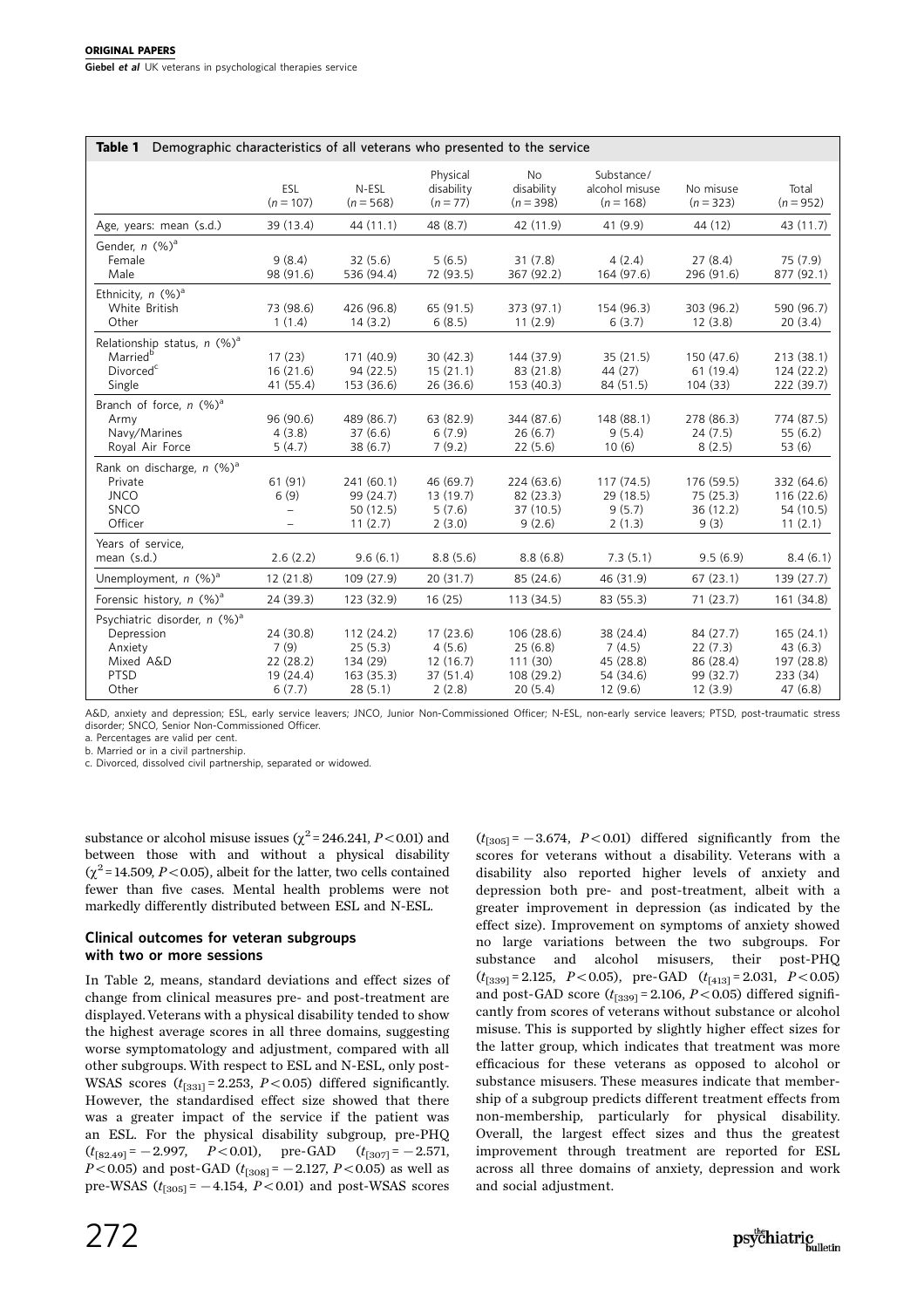| Clinical measures pre- and post-treatment for each subgroup with two or more sessions<br>Table 2 |                 |                      |                                      |                                  |                                             |                             |                      |
|--------------------------------------------------------------------------------------------------|-----------------|----------------------|--------------------------------------|----------------------------------|---------------------------------------------|-----------------------------|----------------------|
|                                                                                                  | Mean $(s.d.)$   |                      |                                      |                                  |                                             |                             |                      |
|                                                                                                  | ESL<br>$(n=43)$ | N-ESL<br>$(n = 296)$ | Physical<br>disability<br>$(n = 56)$ | No.<br>disability<br>$(n = 257)$ | Substance/<br>alcohol misuse<br>$(n = 109)$ | No<br>misuse<br>$(n = 232)$ | Total<br>$(n = 366)$ |
| PHQ-9                                                                                            |                 |                      |                                      |                                  |                                             |                             |                      |
| Pre                                                                                              | 17.1(6.5)       | 17.2(6.1)            | 18.9(5.3)                            | 16.5(6.2)                        | 17.9(5.7)                                   | 16.8(6.4)                   | 17(6.3)              |
| Post                                                                                             | 10.2(8.3)       | 12.2(8)              | 13.1(8)                              | 11.3(7.8)                        | 13.2(8)                                     | 11.3(7.9)                   | 12(8)                |
| Effect size                                                                                      | 0.83            | 0.63                 | 0.73                                 | 0.54                             | 0.59                                        | 0.7                         | 0.63                 |
| GAD-7                                                                                            |                 |                      |                                      |                                  |                                             |                             |                      |
| Pre                                                                                              | 14.3(5.3)       | 14.9(5.2)            | 16.1(4.7)                            | 14.2(5.2)                        | 15.3(5)                                     | 14.5(5.2)                   | 14.6(5.3)            |
| Post                                                                                             | 8.8(7)          | 10.5(6.7)            | 11.8(6.6)                            | 9.6(6.7)                         | 11.4(6.8)                                   | 9.7(6.7)                    | 10.3(6.8)            |
| Effect size                                                                                      | 0.79            | 0.66                 | 0.65                                 | 0.69                             | 0.57                                        | 0.72                        | 0.63                 |
| <b>WSAS</b>                                                                                      |                 |                      |                                      |                                  |                                             |                             |                      |
| Pre                                                                                              | 21.3(11.7)      | 21.6(10.3)           | 26.5(9.2)                            | 20.3(10.3)                       | 22.4(10.3)                                  | 21.3(10.6)                  | 21.3(10.6)           |
| Post                                                                                             | 12.5(11.9)      | 17(12)               | 21.4(12.7)                           | 14.9(11.5)                       | 17.1(11.8)                                  | 16.2(12.2)                  | 16.5(12)             |
| Effect size                                                                                      | 0.74            | 0.38                 | 0.4                                  | 0.47                             | 0.45                                        | 0.42                        | 0.4                  |

ESL, early service leavers; GAD-7, Generalised Anxiety Disorder scale; N-ESL, non-early service leavers; PHQ-9, Patient Health Questionnaire; WSAS, Work and Social Adjustment Scale.

Table 3 shows the prevalence of clinical cases of depression and anxiety as well as the relative risk of anxiety and depression across the different subgroups and across the total sample. There was a suggestion that therapy was effective across all subgroups in reducing the number of veterans that had depression or anxiety. Although the proportion of veterans within each subgroup displaying symptoms of depression or anxiety is similar at between 85 and 94%, the highest levels of caseness post-treatment were found for those with a physical disability and those misusing alcohol or substances compared with other groups. Veterans not belonging to any subgroup had the lowest proportion of probable cases of depression or anxiety post-treatment, whereby fewer ESL reported symptoms of anxiety or depression above the respective cut-offs, with ESL having remitted to the greatest extent.

## **Discussion**

This study compared the demographics and mental health outcomes of different veteran subgroups, perceived to be at risk of depression or anxiety, accessing a veteran-specific psychological therapies service. Data were collected from the first set of patients who entered a newly established IAPT service for veterans in the UK, and variations between ESL, veterans with a physical disability and those with alcohol or substance misuse issues were compared. Only recently have specific veteran subgroups been studied, with only a very sparse evidence base existing on the relationship between substance and alcohol misuse and mental health among veterans.20 Differences in demographics and clinical outcomes are discussed below.

Examining variations in psychiatric disorders, the high frequency of PTSD, depression and anxiety among all referred veterans were in line with other reports on veteran mental health.<sup>6,21</sup> Interestingly, diagnoses varied significantly between those with and without substance or alcohol misuse and those with and without a physical disability. Concerning the former, substance or alcohol misuse is not only found concurrently with mental illnesses $^{\rm 22}$  but is also likely in some cases to lead to poor psychological wellbeing.23,24 Hence, mental health problems in veterans with substance or alcohol problems are directly linked to their membership of that particular subgroup, whereas veterans lacking these have mental health problems more dependent on other factors. Similarly, veterans with a physical disability showed variations in diagnoses compared with

| Clinical cases of depression and anxiety pre- and post-treatment for subgroups with two or more sessions<br>Table 3 |                   |                      |                                      |                                  |                                             |                             |                      |  |
|---------------------------------------------------------------------------------------------------------------------|-------------------|----------------------|--------------------------------------|----------------------------------|---------------------------------------------|-----------------------------|----------------------|--|
|                                                                                                                     | $n$ (%)           |                      |                                      |                                  |                                             |                             |                      |  |
|                                                                                                                     | ESL<br>$(n = 43)$ | N-ESL<br>$(n = 296)$ | Physical<br>disability<br>$(n = 56)$ | No.<br>disability<br>$(n = 257)$ | Substance/<br>alcohol misuse<br>$(n = 109)$ | No<br>misuse<br>$(n = 232)$ | Total<br>$(n = 366)$ |  |
| Depression                                                                                                          |                   |                      |                                      |                                  |                                             |                             |                      |  |
| Pre-treatment                                                                                                       | 38 (88.4)         | 259 (87.5)           | 50 (94.3)                            | 223 (86.8)                       | 97 (89)                                     | 202(87.1)                   | 316 (86.3)           |  |
| Post-treatment                                                                                                      | 22(51.2)          | 173 (58.6)           | 34 (64.2)                            | 142(55.3)                        | 66 (61.7)                                   | 129(55.1)                   | 213 (58.2)           |  |
| Relative risk                                                                                                       | 0.58              | 0.67                 | 0.68                                 | 0.64                             | 0.68                                        | 0.64                        | 0.67                 |  |
| Anxiety                                                                                                             |                   |                      |                                      |                                  |                                             |                             |                      |  |
| Pre-treatment                                                                                                       | 39 (90.7)         | 256 (86.8)           | 47 (88.7)                            | 223 (86.8)                       | 99 (90.8)                                   | 200 (86.2)                  | 314 (85.8)           |  |
| Post-treatment                                                                                                      | 22(51.2)          | 183(62)              | 36 (67.9)                            | 149 (58)                         | 74 (69.2)                                   | 132 (56.4)                  | 223 (60.9)           |  |
| Relative risk                                                                                                       | 0.56              | 0.71                 | 0.77                                 | 0.67                             | 0.74                                        | 0.66                        | 0.71                 |  |

ESL, early service leavers; N-ESL, non-early service leavers.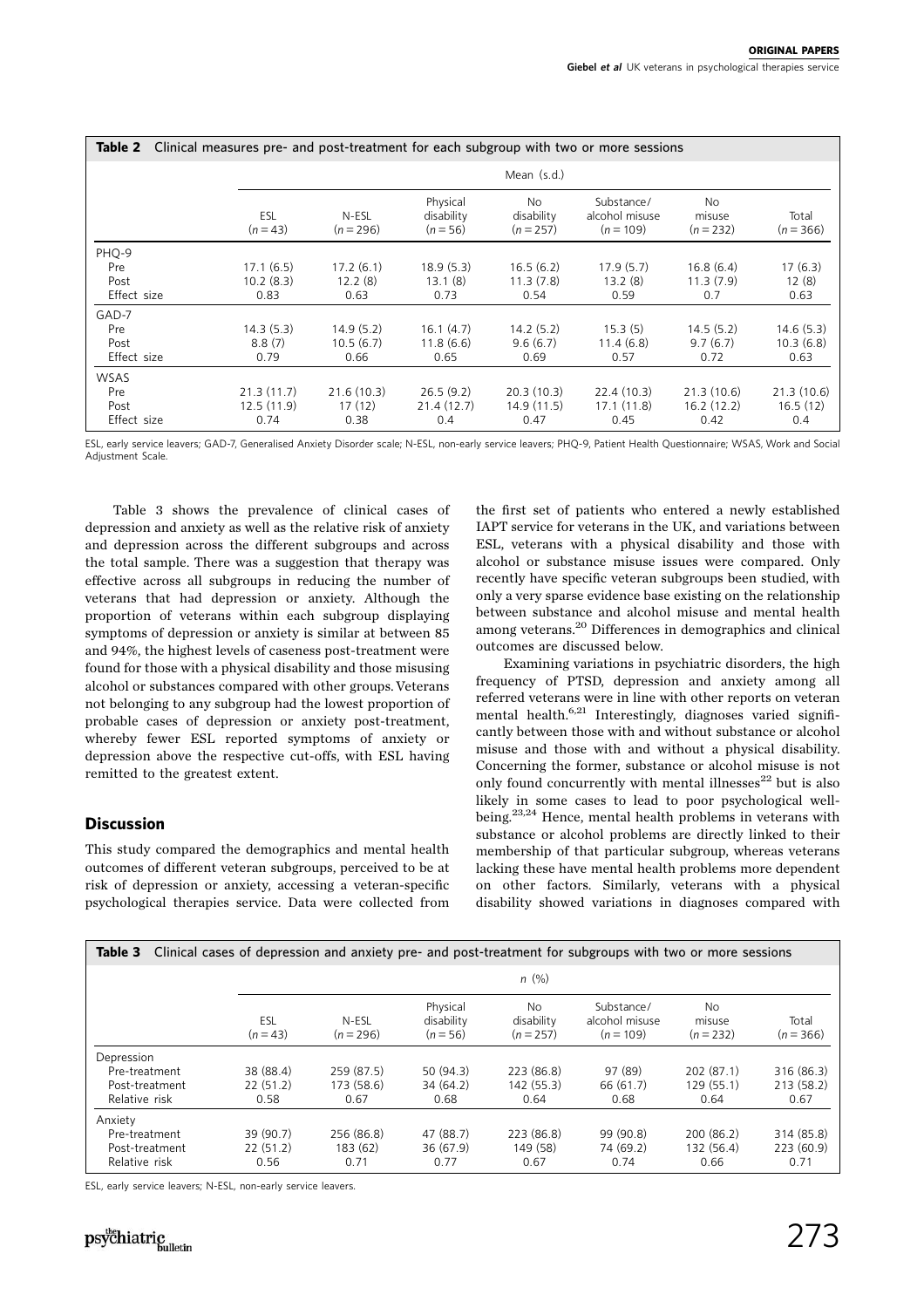veterans without disability. In particular, more than half of veterans with disability had a diagnosis of PTSD, reflecting previous literature noting the link between disability and PTSD symptoms.25 Identifying such variations in psychiatric diagnoses between subgroups can prove of importance in clinical practice in shaping therapeutic methods, such as a greater focus on PTSD in veterans with a disability.

Turning to clinical outcomes for different subgroups, it emerged that symptoms of depression, anxiety and work and social adjustment varied pre- and post-treatment, particularly between those who had and those who did not have a disability. Changes in work and social adjustment differed particularly between all three subgroups, with substance or alcohol misusers and veterans with a disability reporting the poorest adjustments to their work and social life both pre- and post-treatment. As the WSAS enquires about the effect of a disorder on the ability to perform a job and activities of daily living, social leisure activities as well as maintenance of close relationships, $17$  these effects may refer to the physical disability or addiction as the causal factor, rather than to mental health problems of depression or anxiety. Physical disability could be associated with difficulties in performing certain types of jobs and tasks at home, and it may also reduce the possibility of taking part in certain leisure activities. Similarly, substance or alcohol addiction can have a negative impact on holding down a job and maintaining stable relationships with family and friends. This may explain the remaining poor, albeit improved, outcome on this aspect of therapy.

Focusing on recovery from depression and anxiety, variations are only evident post-treatment and thus in the efficacy of treatment on individual subgroups. Contrary to veterans with a physical disability or alcohol or substance misuse, who have the highest post-treatment risks of anxiety and depression, indicating the lowest treatment efficacy, ESL have the overall lowest risk of having either disorder. This indicates that treatment is most effective for ESL. Considering that ESL tend to be younger than N-ESL and leave the service significantly earlier, it is possible they are exposed to traumatic situations that may contribute to depression or anxiety for a shorter period of time. Although ESL show similar levels of caseness prior to treatment, they may recover slightly better due to the shorter exposure to stressful situations than other veterans. With regard to the high risk of anxiety and depression in the other two subgroups, it may be that the additional impact of physical disability contributes to the reduced efficacy of treatment. This is supported by literature indicating the positive association between reduced mobility - and thus increased dependence – and anxiety and depression.<sup>26,27</sup> On the other hand, substance and alcohol misuse are also linked to heightened levels of depression and anxiety, whereas substance misuse concurrent with depression has been associated with less effective treatment, similar to the present findings.28,29 Consequently, different subgroups would seem to require special attention within therapy, as membership of each subgroup can shape treatment efficacy.

## Limitations

This study has investigated the differential impact of veteran subtypes on treatment outcomes and service

engagement. However, some factors limit the assessment of veteran subgroups and interpretation of effects. One issue is the small size of groups with a particular characteristic compared with those without the characteristic. For this reason, reservists were not evaluated separately as their number was insufficient to permit generalisation. However, ESL, physical disability and substance or alcohol misuse samples were large enough to provide reliable information about their demographics and clinical measures. The second limitation was missing data, with not all demographic information being recorded for each assessed veteran. Consequently, the sample may have contained more ESL and veterans with physical disability or substance or alcohol misuse who were not included in the analyses. Third, it needs to be noted that subgroups are not mutually exclusive, so that ESL may also fall into the category of physical disability or substance or alcohol misuse. This may create a more complex profile of individual veterans, which would lead to clinicians having to address not only mental health needs, but also the combined effect of several veteran characteristics that are shown to mediate treatment efficacy. A fourth possible limitation may be aetiology of problems. The Medical Assessment Programme (MAP) found that some 10% of attendees had either exaggerated their experiences or not had them at all. $<sup>6</sup>$  Unfortunately,</sup> such information was not available to us from the National Health Service trust as part of their routine data collection, so we could not investigate this issue.

#### Implications

The findings of this study have implications for both research and clinical practice and add to the sparse evidence base on veteran characteristics in relation to mental health. First, understanding the differential effects of demographics, personal history and previous mental health on clinical outcomes can help to discriminate different response patterns according to these variations. Rather, services and therapists should address each group or combination of characteristics with special attention, as this may increase treatment efficacy. Such more targeted therapy, as opposed to a more generic response, may enhance treatment, which could in turn reduce the number of required sessions and thus the costs associated with treatment.

## Funding

This project was funded through a grant from Pennine Care NHS Foundation Trust.

## Acknowledgements

We thank Reagan Blyth, Associate Director of Quality Assurance and Research, and Paul Duthie, Research and Evaluation Manager at Pennine Care NHS Foundation Trust. The analysis has benefitted from the comments of managers and practitioners in the clinical veterans IAPT service. We thank Dr Alan Barrett, Principal Clinical Psychologist and Clinical Lead, and Helen Lambert, Military Veterans' Service Coordinator. We would also like to thank Andy Bacon, at the time Associate Director and Armed Forces Lead, NHS North West, and Claire Maguire, Clinical Lead, Military Veterans Service.